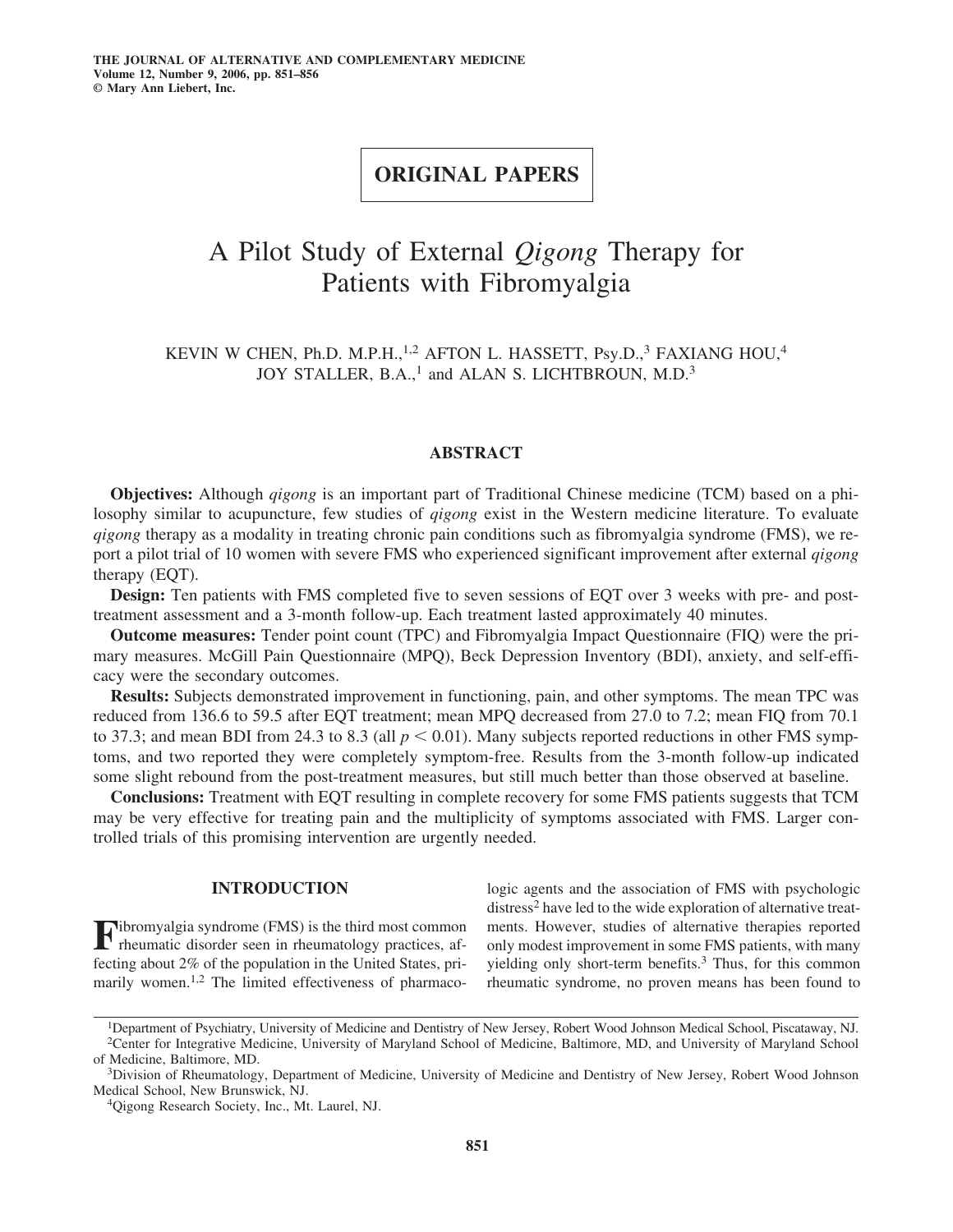consistently bring adequate symptom relief and restore patient well-being. A safe and effective therapy that decreases pain and improves functionality would represent an invaluable addition to existing treatment modalities. *Qigong* therapy from Traditional Chinese Medicine (TCM) could be a promising adjunctive treatment.

TCM does not have a definitive concept that encompasses FMS as diagnosed in Western medicine. Nonetheless, some symptoms of FMS are closely related to the TCM concept of *Bi Zheng*, which refers to different types of pain or numbness caused by windy, cold and damp *qi*, or *qi* imbalance. According to TCM, good health is the result of free-flowing and balanced *qi* (energy), whereas sickness or pain like that seen in FMS is the result of blocked or unbalanced *qi*. All TCM therapies for pain and arthritis—herbs, acupuncture, cupping, or *Qigong*—are based on the same principle: eliminating cold and damp *qi*, breaking *qi* blockage, and supplying the affected areas with healthy and balanced *qi*. The *qigong* therapy used in this study has precisely this goal. Although the physical nature of *qi* is unknown, a growing body of scientific evidence suggests the physical existence of *qi*, <sup>4</sup> as well as the healing power of *qigong* therapy.<sup>5</sup>

*Qigong* is a general term or concept for a variety of traditional Chinese energy exercises and therapies that facilitate the flow of *qi* (vital energy). In general, *qigong* refers to the self-training method or technique that integrates the adjustments of body posture, breathing, and mind status into one to achieve optimal status of both mind and body.6 Chinese practitioners have practiced various forms of *qigong* for thousands of years to treat diseases and strengthen health. However, the term *qigong* used by health care professionals to summarize all energy exercises was only a recent event since the 1950s. Many well-known energy exercises in Western society, such as Reiki, Yoga, meditation, and breathing exercises, could be labeled as *qigong* in China currently. Therefore, it is important to keep in mind that *qigong* is just a term or a handle for a variety of energy exercises or therapies. Traditionally, *qigong* was passed from generation to generation in a secret manner. Only recently has *qigong* become a public health practice in China. Currently, it is reported that more than 100 million people practice *qigong* in China and more practice around the world to treat diseases ranging from hypertension and arthritis to cancer and human immunodeficiency virus. $4-9$ In the tradition of medical *qigong*, there have been two major types of therapies: internal *qigong* training (self-practice) and external *qigong* therapy (EQT). Self-practice of *qigong* forms is the key or major part of *qigong* therapy, whereas EQT refers to the process by which *qigong* practitioners direct or emit their own *qi* energy to help break the *qi* blockage and remove the sick *qi* from the bodies of others so as to balance the *qi* system, which in turn is thought to relieve pain and eliminate disease. As part of TCM practice, EQT is widely practiced in many hospitals in China.

Most studies of *qigong* therapy for FMS have involved patients' self-practice of *qigong* rather than EQT. For example, Singh et al. combined movement *qigong* with cognitive behavioral therapy to treat 28 patients with FMS, and reported significant reduction in pain, fatigue, and sleeplessness; and improved function, mood state, and general health following an 8-week intervention.<sup>10</sup> However, two randomized controlled trials $11,12$  reported no difference in improvement between intervention (*qigong* plus other therapy) and the control group (education program). These studies had a major design flaw—*qigong* practice (internal *qigong* therapy) is supposed to be implemented on a daily basis with high intensity to generate enough *qi* flow, and it is unlikely to show an appreciable effect if implemented only once a week as an exercise. Similar to the acupuncture in TCM, when acupuncture uses needles to stimulate the *qi* flow, it is said that EQT uses the healer's *qi* energy to break the *qi* blockage, or balance the *qi* of the patients (while selfpractice of *qigong* uses physical movement and meditation to generate the similar *qi* flow and effect). Chen and Liu9 reviewed 20 studies of *qigong* therapy for arthritis in the Chinese literature, including both self-practice of *qigong* and external *qi* healing, and reported mostly positive findings in the *qigong*-treated group compared to controls.

*Qigong* has gained popularity in the United States and around the world $5,13,14$  in treating various diseases. Despite the fact that chronic pain patients are increasingly seeking alternatives to the Western biomedical model, there is little documentation in the English literature assessing *qigong* therapy in general. The purpose of this open trial of EQT was to determine whether Western patients with FMS would benefit from EQT.

#### **METHODS**

#### *Subjects*

All subjects were drawn from the clinical records of two physicians associated with our medical school. Patients were selected by American College of Rheumatology (ACR) diagnosis criteria for  $FMS<sup>1</sup>$  and required to be available on one specific day to start the trial so as to fit the schedule of both the physician and the healer. About 30 patients were approached; 16 patients with FMS history accepted the invitation for initial screening (15 females, 1 male). Three were not qualified for the study because they did not meet the ACR criteria for  $FMS$ ,<sup>1</sup> mostly due to lack of pain in tender points or absence of widespread pain (one of these was the only male patient). The remaining 13 patients met the ACR criteria for FMS (pain on 11 or more of 18 tender points), and reported a score on Fibromyalgia Impact Questionnaire (FIQ) greater than 50 (mean FIQ is around 50).

All 13 subjects were white women aged 23 to 66 (mean 49.8). Three dropped out of the study after one to three treatments while 10 patients completed the scheduled EQT treatments in 3 weeks with pre- and post-treatment assessments. Most subjects also had health problems other than FMS, such as rheumatoid arthritis, post Lyme disease syndrome,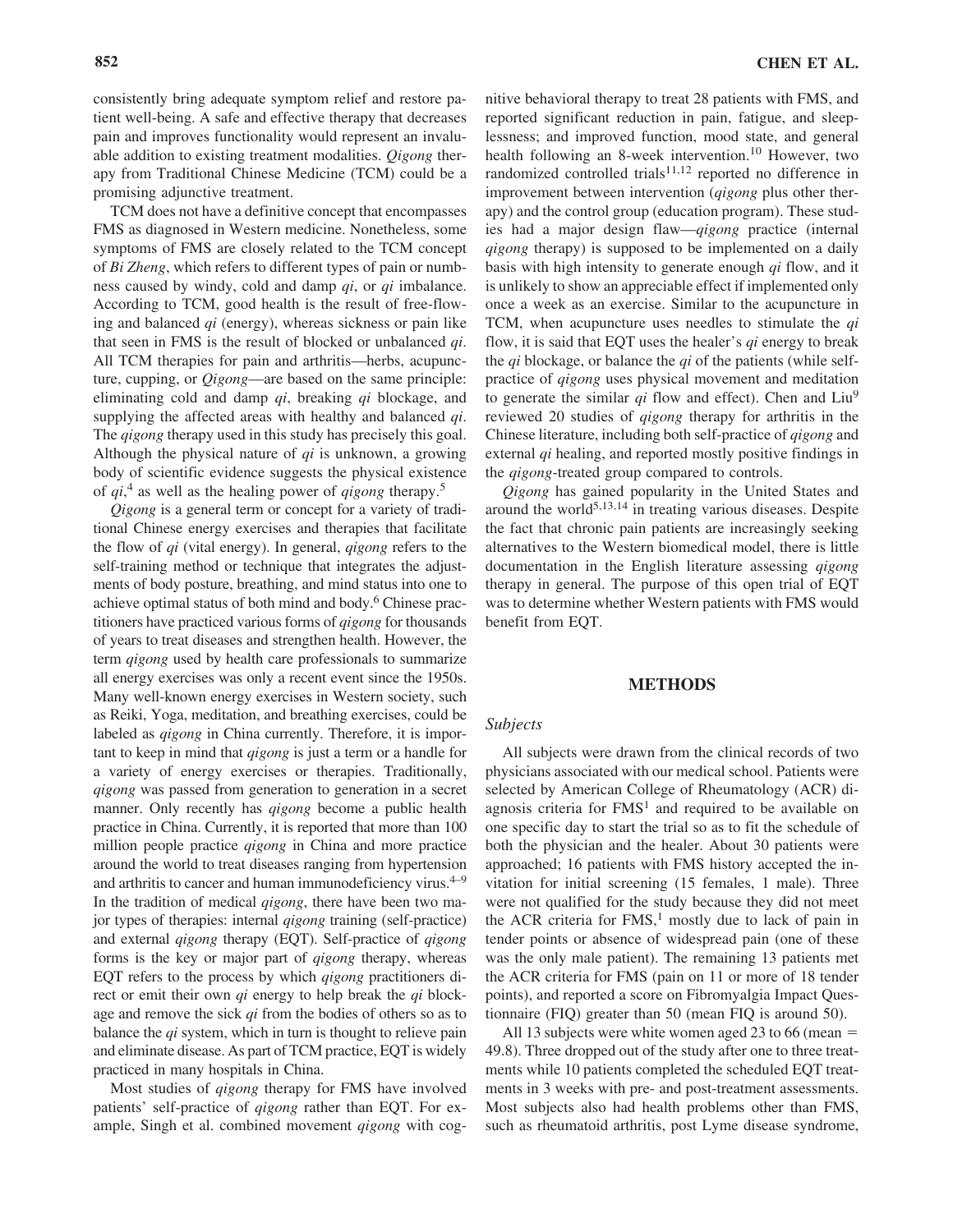| AND THEIR MAJOR HEALTH COMPLAINTS OTHER THAN FIBROMYALGIA SYNDROME (FMS) |     |                     |                         |                                                                             |  |  |  |
|--------------------------------------------------------------------------|-----|---------------------|-------------------------|-----------------------------------------------------------------------------|--|--|--|
| ID                                                                       | Age | Years<br><i>FMS</i> | Other therapies<br>used | Major health complaints other than FMS                                      |  |  |  |
| 02                                                                       | 62  |                     | Chiropractic            | Sinus headache, diffuse tendon 5 years, severe pain even at share<br>points |  |  |  |

TABLE 1. BRIEF DESCRIPTION OF SUBJECTS, OTHER THERAPIES USED AT THE BEGINNING OF THE STUDY,

| 02 | 62 |             | Chiropractic                                                     | Sinus headache, diffuse tendon 5 years, severe pain even at sham<br>points                                 |
|----|----|-------------|------------------------------------------------------------------|------------------------------------------------------------------------------------------------------------|
| 03 | 23 | <b>Miss</b> | Ultraset                                                         | Esophageal, reflux, arthritis, lupus                                                                       |
| 06 | 52 | 10          | Chiropractic,<br>acupuncture,<br>tramadol/RLS,<br>Lidoderm patch | Degenerated disc, bulgy disc, hypertension, high cholesterol (on<br>Zocor), diabetes, menopause, arthritis |
| 07 | 56 | 3           | None                                                             | Muscle weakness, diabetes, high cholesterol, diarrhea for 6 years                                          |
| 08 | 46 | 8           | Chiropractic,<br>Roxicet                                         | Neuropathy, constipation for years, shoulder tendonitis                                                    |
| 09 | 54 | 5           | Acupuncture                                                      | Rheumatoid arthritis, diabetes, metabolic syndrome, hyperten-<br>sion, post menopause                      |
| 12 | 50 | 5           | Ultram <sup>a</sup>                                              | UDCTD (on Celebrex), arthritis                                                                             |
| 13 | 44 | 6           | None                                                             | Mild heart attack, chronic stomach pain, Lyme disease                                                      |
| 14 | 58 | 10          | Chiropractic,<br>herbs                                           | Rheumatoid arthritis, Hx of gastric bypass, diabetes                                                       |
| 15 | 53 |             | Soma/Oxycontin <sup>a</sup>                                      | Arthritis, diabetes, hypertension                                                                          |

Note: All subjects were white women.

a Stopped using by the end of study.

UDCTD, undifferentiated connective tissue dysplasia.

or degenerated disc disease, which could significantly complicate the treatment outcomes (Table 1).

The duration of FMS pain ranged from 2 to 10 years  $(mean = 6.2 \text{ years})$ . Six patients reported a family history of chronic pain; eight considered themselves religious and prayed for their health; and six had actually meditated for health purposes. All subjects expressed some confidence in complementary and alternative medicine (CAM), and 8 had used CAM previously, (acupuncture, herbal and chiropractic).

### *Protocol*

With limited resources and availability of the healer, our intervention included seven sessions of EQT treatment over a 3-week period. The EQT took place twice a week in those 3 weeks. On the first and last treatment day, physician examinations and symptom assessments were conducted. All subjects underwent at least five sessions of EQT treatment by the same *qigong* healer (FH), and then completed another round of assessment after the final treatment.

EQT treatment by this specific healer consisted of administering acupressure, *qi* emission, *qi* balancing, and magnetic cupping on each individual. The following is a brief description of the main steps in the specific EQT of this healer, and the presumed functions of these various steps in the treatment process:

(a) The fully clothed patient lies down on her back on the examination table; the healer lightly touches the abdominal area to sense the blockage of *qi* flow in the major organs, allegedly moving the *qi* around, and driving the stagnant *qi* out via the bottom of the patient's feet.

- (b) The healer examines the key acupoints (not necessarily the tender points) to sense the extent of the blockages at each point and in the internal organs. He uses his palm(s) movements to generate the flow of *qi* in each blocked area, driving the stagnant *qi* out through the patient's feet (Yongchuan acupoint).
- (c) The patient turns around facing down on the examination bed and raises the back of her shirt;
- (d) The healer examines major organs from the patient's back with his palm to locate any deficiency in function and *qi* balance.
- (e) The healer moves his own *qi* to the organs and verifies that the organ is functioning normally with balanced energy. He drives the stagnant *qi* out, and supplies healthy *qi* energy to the major organs.
- (f) After the *qi* adjustment, small magnetic cupping is often used to directly take the excessive stagnant *qi* out from a specific organ (through acupoints).

The entire process took around 40 to 45 minutes. Each patient was treated individually. Some patients reported increased pain or discomfort during or after their first one to three treatments. According to the healer, this is due to a "healing crisis" where the motivated *qi* strikes against the patient's stagnant *qi*, a common phenomenon in medical *qigong* practice. This increased pain usually disappeared in 2 to 3 days after each treatment, and most patients came back for the following treatments despite discomfort and even bruising.

After 3 weeks of intervention, patients were invited to return for three monthly maintenance EQT treatments before their 3-month follow-up examination. Because this pilot study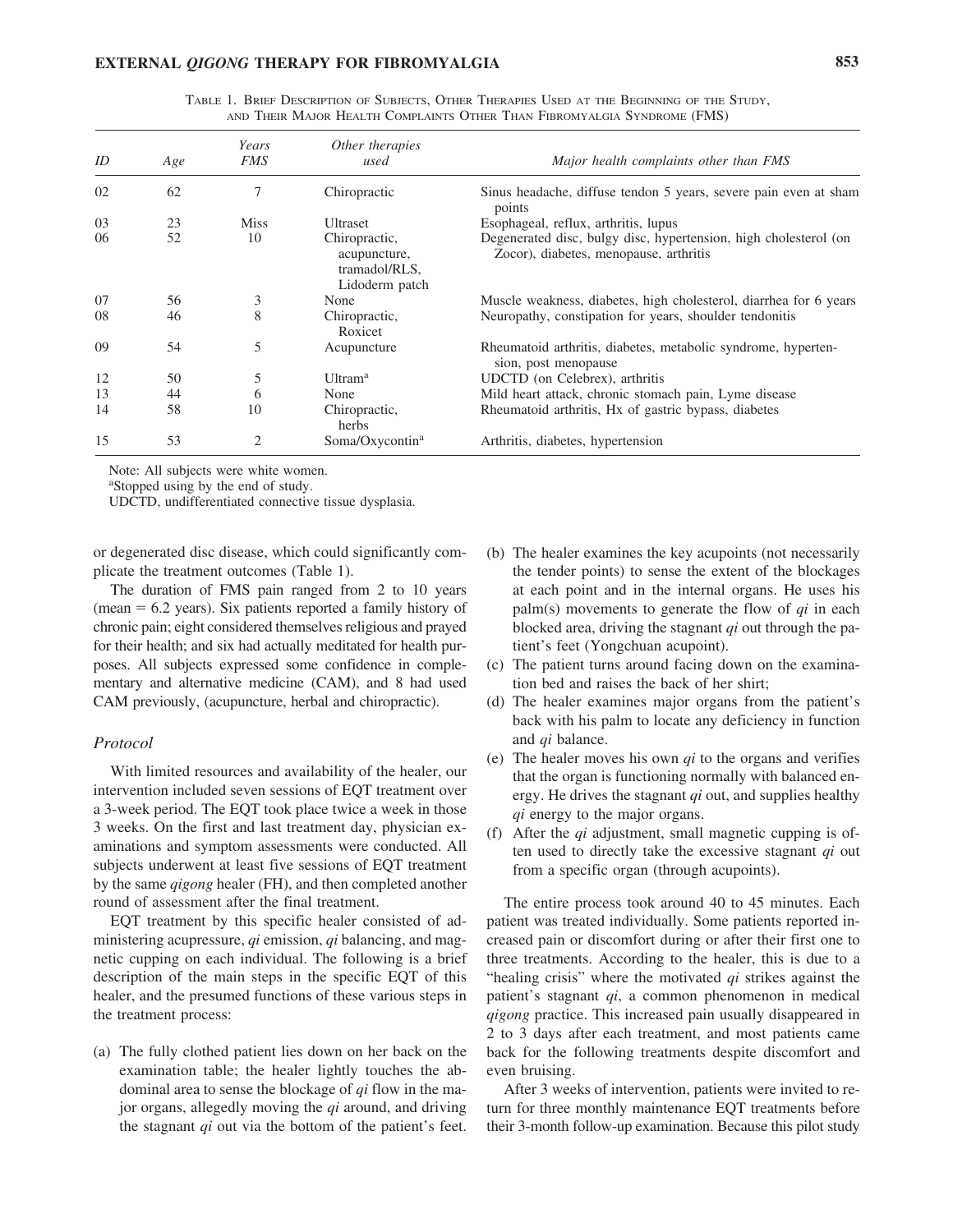did not have the element of self-practice of *qigong* (which usually has the problem of compliance in this type of patient population), the healer thought that monthly maintenance sessions were needed to maintain the healing results.

One subject dropped out because of previously scheduled knee surgery and two dropped out after one to three treatments. Thus, 10 of the 13 subjects completed all treatments with both before and after treatment evaluations, and 8 of them returned for follow-up 3 months after the intervention. The relatively low completion rate was due in part to the process of instant invitation of subjects without prior contact for feasibility of scheduling.

#### *The healer*

Because all *qigong* healers are not the same, it is important to know who the healer is and what *qigong* method is used in this study. Mr. Faxiang Hou was the *qigong* healer who treated patients with EQT in this study. Mr. Hou is a certified and highly accomplished healer of Medical *qigong* and TCM. As with the tradition of many great masters in *qigong*, his methods of healing *qigong*, acupressure, and herbal medicine have been passed down to him through his family lineage for five generations. He and his brother are the recipients of a unique and powerful form of healing *qigong*, called "Ching Long Shan Dian Xue Mi Gong Fa." At the age of 13, Mr. Hou began training under his father in these healing arts. He also studied under five other accomplished masters of varying *qigong* specialties. He has undergone rigorous clinical testing of his healing ability in China. He is currently the director of the *Qigong* Research Society in Mt. Laurel, New Jersey, and has held private consultations and clinics in Cherry Hill, New Jersey and New York City over the past 15 years.

#### *Measurements*

Measurements used to evaluate treatment outcomes included the primary outcome measures: Fibromyalgia Impact Questionnaire  $(FIQ)$ , <sup>15</sup> tender point count (TPC) by the same physician (AL), Beck Depression Inventory-II (BDI), <sup>16</sup> and McGill Pain Questionnaire (MPQ).<sup>17</sup> The Pittsburgh Sleep Quality Index (PSQI),<sup>18</sup> Spielberg State-Trait Anxiety Scales<sup>19</sup> (STAI, state only), Lorig's Self-Efficacy Scale<sup>20</sup> (LSE), and visual analogue scales (VAS) for pain (100 mm line anchored with "no pain" (0) and "the worst possible pain") and mood (anchored by "the best I could feel" and "the worst I could feel") were also used. The same measurements were taken at baseline, immediately after intervention, and 3 months after the intervention.

#### **RESULTS**

Among the 10 subjects who completed the treatment and assessments, all reported some improvement in their major FMS symptoms. Table 2 presents the results of the primary outcome measures before and after EQT treatment. After five to seven treatments in 3 weeks, the mean FIQ score was reduced by 47% (from 70.1 to 37.3); the TPC reduced by 56% (from 136.6 to 59.5); and the mean MPQ pain index reduced by 73% (from 27.0 down to 7.2; all  $p < 0.01$ ). In two cases (patients #07 and #12), the changes were so dramatic and persistent that we may well label the cases "cured" after the treatment.

In addition, patients reported significant improvement in mood, with mean BDI depression scores dropping from 24.3 to 8.3, a 67% reduction. We also observed significant decreases in other symptoms including gastrointestinal complaints, fatigue, and cognitive "fogginess." These immediate reductions showed some rebound one month after the treatment (right before the monthly maintenance treatment) and at the three-month follow-up examination, but overall, scores on all outcomes were still significantly better than those at baseline in most cases. Table 3 presents the mean outcome measures at baseline and at the three points of follow-up. One case (#03) did not come back for the 1-month follow-up; another case (#08) did not participate in the 3 month follow-up after attending all maintenance treatment sessions.

Significant improvements were observed in all measurements after the EQT treatment except PSQI (sleep) score. One month after the EQT intervention, most patients experienced some rebound in symptoms in comparison with the assessment immediately after treatment. At 1-month followup, some measures were not significantly different from those at baseline, but the key FMS measures such as FIQ, MPQ pain index, and BDI remained significantly improved. After three monthly maintenance treatments, the results of the 3-month follow-up examination showed significant improvements in all mean scores except for VAS pain and PSQI, compared with baseline measures. Among them, the TPC and self-efficacy scores at 3 months were even better than those immediately after the treatment.

#### **DISCUSSION**

This open trial was designed to explore the effect of EQT on pain and functional improvement for FMS patients. Our preliminary results indicate that EQT had a significant impact on pain relief and functional improvement for most participants. All participants who underwent the complete treatment reported some improvement in pain and functionality, as well as improvement in TPC and depressive symptoms. Two of the participants (case #07 and #12) reported that they were completely symptom-free after the treatment; and remained so at 3-month follow-up. The symptoms of some subjects who had a less dramatic response to the treatment were in many cases complicated by comorbid conditions including rheumatoid arthritis and degenerative disc disease.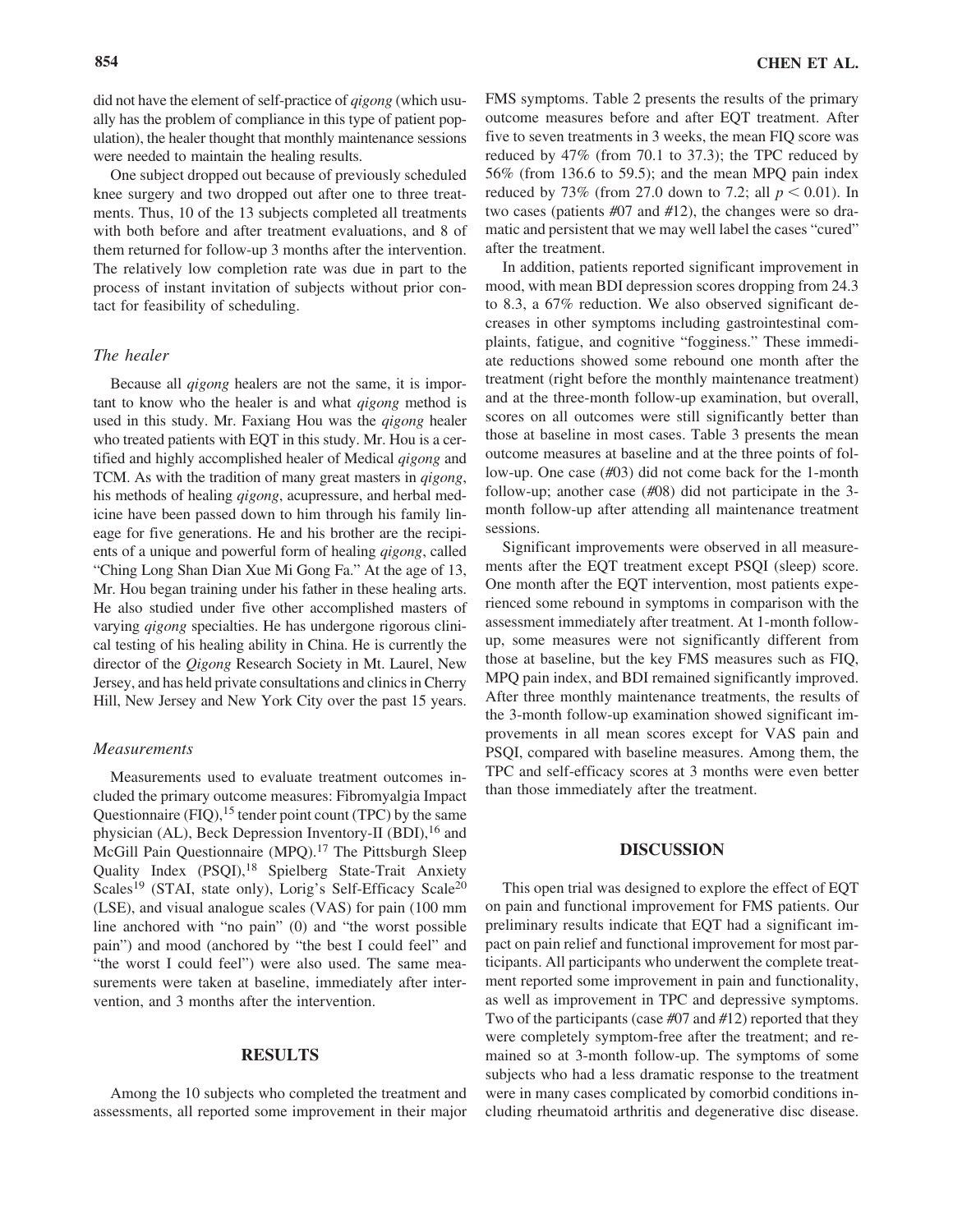## **EXTERNAL** *QIGONG* **THERAPY FOR FIBROMYALGIA 855**

TABLE 2. PRIMARY OUTCOME MEASURES BEFORE AND AFTER EXTERNAL *QIGONG* THERAPY INTERVENTION BY SUBJECT

|      | FIQ    |        |         | Tender Point Count <sup>a</sup> |          | MPO index |        |          | <b>BDI</b> |        |          |       |
|------|--------|--------|---------|---------------------------------|----------|-----------|--------|----------|------------|--------|----------|-------|
| ID   | Pre    | Post   | Diff    | Pre                             | Post     | Diff      | Pre    | Post     | Diff       | Pre    | Post     | Diff  |
| 02   | 86.5   | 67.5   | $-19.0$ | 165                             | 152      | $-13$     | 36     | 18       | $-18$      | 30     | 6        | $-24$ |
| 03   | 68.8   | 35.5   | $-33.3$ | 114                             | 29       | $-85$     | 25     |          | $-20$      | 14     | 8        | -6    |
| 06   | 66.9   | 49.0   | $-17.9$ | 137                             | 101      | $-36$     | 25     | 9        | $-16$      | 17     | 11       | $-6$  |
| 07   | 67.2   | 21.5   | $-45.7$ | 167                             | $\theta$ | $-167$    | 27     | $\theta$ | $-27$      | 50     | $\Omega$ | $-50$ |
| 08   | 65.9   | 22.0   | $-43.9$ | 116                             | 27       | $-89$     | 21     |          | $-20$      | 11     | 2        | -9    |
| 09   | 61.8   | 19.2   | $-42.6$ | 129                             | 101      | $-28$     | 12     |          | $-11$      | 29     |          | $-28$ |
| 12   | 51.9   | 1.0    | $-50.9$ | 130                             | 6        | $-124$    | 3      | $\Omega$ | $-3$       | 17     | $\Omega$ | $-17$ |
| 13   | 83.0   | 69.6   | $-13.4$ | 158                             | 65       | $-93$     | 47     | 26       | $-21$      | 28     | 21       | $-7$  |
| 14   | 84.5   | 40.2   | $-44.3$ | 115                             | 12       | $-103$    | 30     |          | $-29$      | 31     | 21       | $-10$ |
| 15   | 64.2   | 47.4   | $-16.8$ | 135                             | 102      | $-33$     | 44     | 11       | $-33$      | 16     | 13       | $-3$  |
| Mean | 70.1   | 37.3   | $-32.8$ | 136.6                           | 59.5     | $-77.1$   | 27     | 7.2      | $-19.8$    | 24.3   | 8.3      | $-16$ |
| (SD) | (11.1) | (22.0) | **      | (20.3)                          | (52.2)   | **        | (13.4) | (8.9)    | **         | (11.7) | (8.1)    | $**$  |

a Patient responded to each tender point with a pain scale from 0 (no pain) to 10 (excessive pain). A score of 5 was used to indicate reasonable pain at that point for the ACR diagnosis criteria.

 $**p < 0.01$  in Student's *t* test.

FIQ, Fibromyalgia Impact Questionnaire; MPQ, McGill Pain Questionnaire; BDI, Beck Depression Inventory; SD, standard deviation.

Although we cannot eliminate the possibility that placebo effect or suggestibility explain some of the positive results in this trial due to the lack of a control group and belief in CAM therapy, we are encouraged by the lasting effectiveness of EQT for reducing pain and related symptoms. We started this anecdotal trial without financial support with the intention of testing master Hou's claim that he could "cure" FMS patients with 12–15 treatments of EQT. None of our patients were paid for their participation, nor were they charged for the EQT treatment. Although we did not carry out the protocol as planned in terms of the number of treatments, the results surprised us as much as the patient participants. As the healer predicted, patients had some rebound in pain and symptoms due to lack of *qigong* self-practice themselves (which was the therapy in other studies of *qigong* for FMS.10–12 Rebound included slightly more pain and

symptoms than immediately after the intervention; however, after the monthly maintenance treatment, patients' improvements were similar to those seen immediately after the intervention.

The mechanism underlying this promising healing intervention is unknown. However, according to the healer (FH), the combined technique of acupressure and *qigong* is believed to balance *yin* (blood) and *yang* (*qi*), keep the normal flow of energy, and restore health to the body. In the early stage of treatment, the healer pressed specific acupoints, and used his energy to detect the area of *qi* blockage in the patient's body. Once the areas of *qi* blockage were detected, he used *qigong* healing techniques to adjust the patient's *qi* balance, allow *qi* to reorient the internal organs, and return them to their normal functions. According to TCM theory, when *qi* and blood are in the balanced state,

TABLE 3. OVERALL OUTCOME MEASURES (MEAN AND SD) AT BASELINE AND FOLLOW-UPS

| Measures            | <b>Baseline</b> | $Post-Tx$        | $1$ -Month <sup>a</sup> | 3-Month          |
|---------------------|-----------------|------------------|-------------------------|------------------|
| Tender point index  | 136.6(20.3)     | $59.5(52.2)$ **  | N/A                     | 68.4 $(57.7)$ ** |
| FIQ score           | 70.1(11.1)      | $37.3 (21.9)$ ** | $45.1 (17.5)$ **        | $43.4(29.9)*$    |
| BDI (depression)    | 24.3(11.7)      | $8.3(8.1)$ **    | $10.3(6.4)$ **          | $9.9(8.4)$ **    |
| MPQ pain index      | 27.0 (13.4)     | $7.2(8.9)$ **    | $11.5(6.2)$ **          | $11.8(16.2)^{*}$ |
| VAS global pain     | 66.0 (24.3)     | $27.9(30.3)$ **  | 47.9 (26.5)             | 39.7(42.0)       |
| VAS negative mood   | 58.6 (32.1)     | $25.4(23.3)$ **  | 39.1(25.0)              | $25.0(31.4)$ *   |
| PSQI score          | 13.5(4.1)       | 11.2(5.4)        | 12.6(4.1)               | 11.4(5.3)        |
| Anxiety state index | 26.9(11.9)      | $12.0(15.6)^*$   | 19.1(10.8)              | $12.7(14.5)^*$   |
| Self-efficacy index | 39.0 (18.7)     | $63.0(12.4)$ **  | 46.6 (14.9)             | $72.3(29.1)$ **  |
| $N =$               | 10              | 10               |                         |                  |

<sup>a</sup>l-month follow-up was conducted right before the first monthly maintenance treatment  $\dot{p}$  < 0.05;  $\dot{p}$  < 0.01 in Student *t* test in comparison with the mean at baseline.

SD, standard deviation; FIQ, Fibromyalgia Impact Questionnaire; BDI, Beck Depression Inventory; MPQ, McGill Pain Questionnaire; VAS, visual analogue scale; PSQI, Pittsburgh Sleep Quality Index.